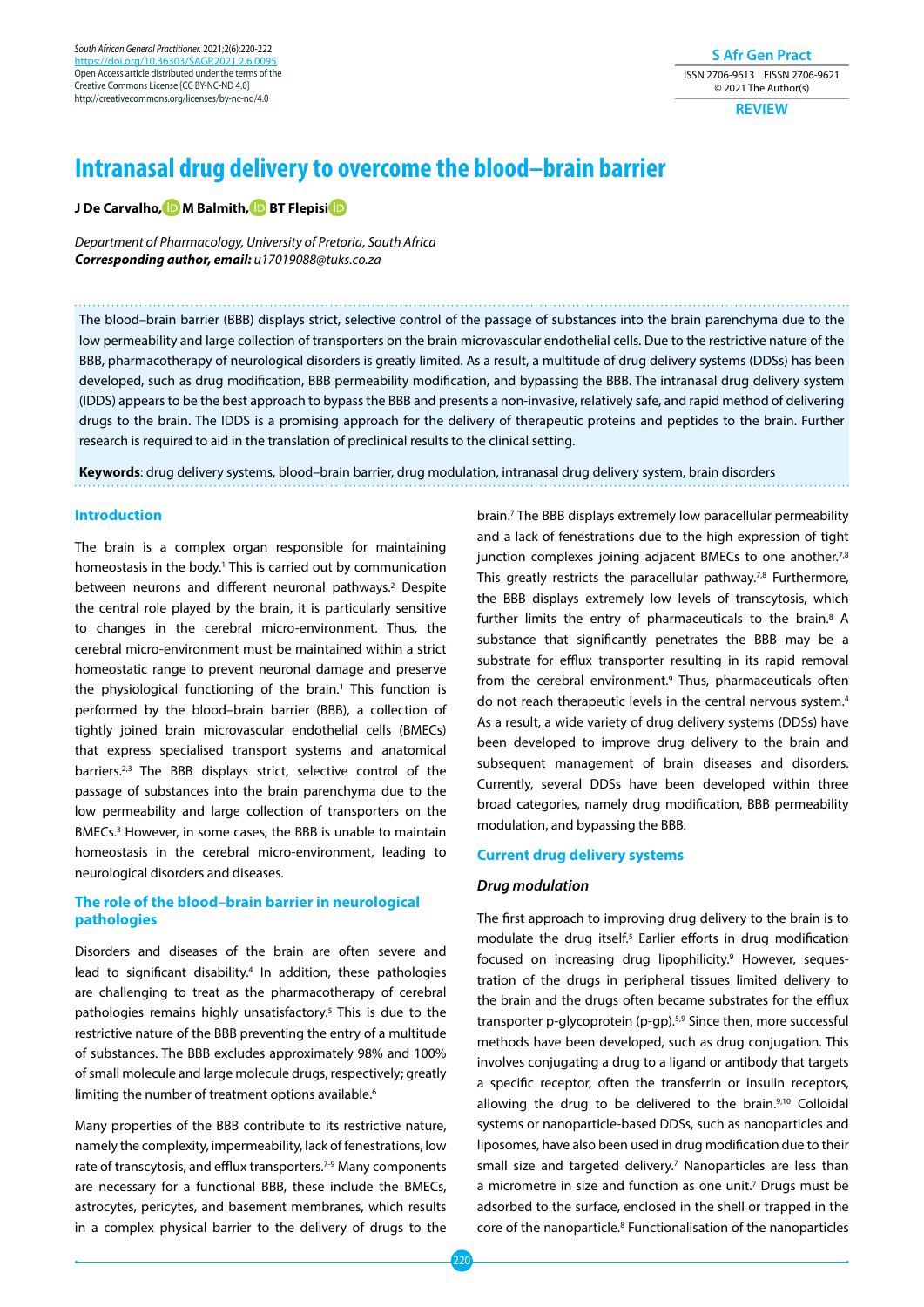involves the incorporation of surfactants or surface coatings to improve delivery to the desired organ by conferring certain properties to the nanoparticle, such as increased solubility, permeability, and half-life.8 Liposomes are artificial vesicles, approximately 100–400 nanometres in diameter, that are composed of phospholipid bilayers.8 Encapsulation of drugs into liposomal formulations has proven effective and many liposomal formulations are approved by the United States Food and Drug Administration and are currently on the market.<sup>9</sup> For example, Doxil, a liposomal formulation of doxorubicin, has been approved for the treatment of solid tumours.<sup>9</sup>

#### *Blood–brain barrier permeability modulation*

Another approach is to modulate the permeability of the BBB. The DDSs in this category are based on the principle of transiently increasing the permeability of the BBB to allow the entry of more substances into the brain.11 These methods include chemical modulation using substances such as bradykinin and histamine,<sup>12</sup> tight junction modulation using specific peptides,<sup>12</sup> ultrasound-mediated BBB disruption,<sup>13</sup> and osmotic disruption of the BBB using a hyperosmotic mannitol solution.12 However, a common limitation of these approaches is that the disruption is widespread, not focused to a specific brain region, allowing neurotoxic substances to enter the brain.9,14 However, focused ultrasound disruption has overcome that limitation.<sup>11</sup>

## *Bypassing the blood–brain barrier*

Another approach involves bypassing the BBB entirely, either using invasive methods such as intraventricular or interstitial delivery or a non-invasive method.<sup>4,5</sup> Invasive methods involve the direct injection of the drug into the brain, or implantation of a drug delivery device or a drug reservoir.15 Implantation of a reservoir prevents the need for multiple invasive procedures as the drug can be delivered directly to the brain through the delivery device.15 However, these methods carry risks associated with surgical procedures, neurotoxicity, haemorrhage, and the delivery device may become infected.<sup>9,15</sup> The intranasal route, however, does not carry these risks as it is non-invasive and does not require any special training to administer; in fact, the drugs can be self-administered.15

#### **Intranasal drug delivery system**

The intranasal drug delivery system (IDDS) takes advantage of the direct anatomical connection between the nasal cavity and the brain.15 Intranasally administered drugs enter the brain by following the trajectory of either the trigeminal nerve or the olfactory nerve.<sup>15,16</sup> Trigeminal nerve fibres innervate the respiratory region of the nasal cavity and enter the cranial cavity through the cribriform plate.16 The olfactory nerve fibres innervate the nasal epithelium as they project through the cribriform plate from the olfactory bulb.16

These nerve pathways converge in the cerebrospinal fluid surrounding the meninges and deliver drugs to the brain by bulk flow and arterial pulsations.<sup>16</sup> Drugs that follow the olfactory nerve pathway enter brain regions such as the hypothalamus,

amygdala, and piriform cortex,<sup>16</sup> while drugs that follow the trigeminal nerve pathway enter the brain close to the pons and the olfactory bulb and may be delivered to posterior and anterior brain regions.<sup>16</sup> The intranasally administered drugs have been shown to have rapid and widespread distribution in the brain parenchyma, including those with large molecular weights.<sup>16,17</sup>

## *Advantages of intranasal drug delivery system*

There are several advantages of IDDS, namely, the local delivery of drugs reduces peripheral side-effects and bypasses first-pass metabolism, which greatly improves drug bioavailability.10,15 It is also useful in overcoming unfavourable pharmacokinetics such as low plasma stability, large volume of distribution, and short half-life.<sup>18</sup> Thus, it is a promising approach to delivering therapeutic peptides and regulatory proteins to the brain, such as insulin and glial-derived neurotrophic factor.<sup>10,16</sup> These have been shown to improve the presentation of Alzheimer's and Parkinson's disease, respectively.

# *Limitations of intranasal drug delivery system*

Some limitations of IDDS have been reported, such as the difficulty of translating preclinical results to the clinical setting due to differences in the size of the nasal submucosal area relative to the nasal cavity between humans and preclinical animal models.15 For example, the nasal submucosal area of rodents accounts for 50% of the nasal cavity, whereas it only accounts for about 3% of the nasal cavity in humans.<sup>15</sup> The difference is quite significant; however, intranasally administered radioactively labelled interferon-beta displayed rapid and widespread distribution in both rats and cynomolgus monkeys.15 Similar distributions in rats and cynomolgus monkeys were shown – cynomolgus monkeys are primates, and are more closely related to humans.15 The similarity between the distribution of the drugs in these species provides evidence of the ease in which preclinical results may be translated for use in the clinical setting.

In addition, a large portion of the intranasally administered drug is often lost and is not delivered to the brain.<sup>16,17</sup> However, despite this, this approach seems to show therapeutic benefit with potent drugs.<sup>16</sup> Furthermore, IDDS does not overcome the effect of the efflux transporters, so a drug that is a substrate for p-gp may still be removed from the brain.<sup>19</sup> However, to avoid drug efflux transporters, non-substrate or modified drugs may be used.19 Additionally, there are local side-effects such as nasal irritation, loss of cilia, and permanent damage to the area.<sup>17</sup>

#### **Discussion**

Many DDSs have been developed to overcome the challenges posed by the BBB to pharmacotherapy of the brain.<sup>5</sup> The IDDS presents a promising approach for the delivery of therapeutic proteins and peptides to the brain.<sup>7</sup> This is due to the connection between the nasal cavity and the brain, allowing drugs to be locally administered.<sup>15</sup> Local administration overcomes unfavourable pharmacokinetics and reduces the side-effects of drugs.10,18 The resulting rapid and widespread distribution of